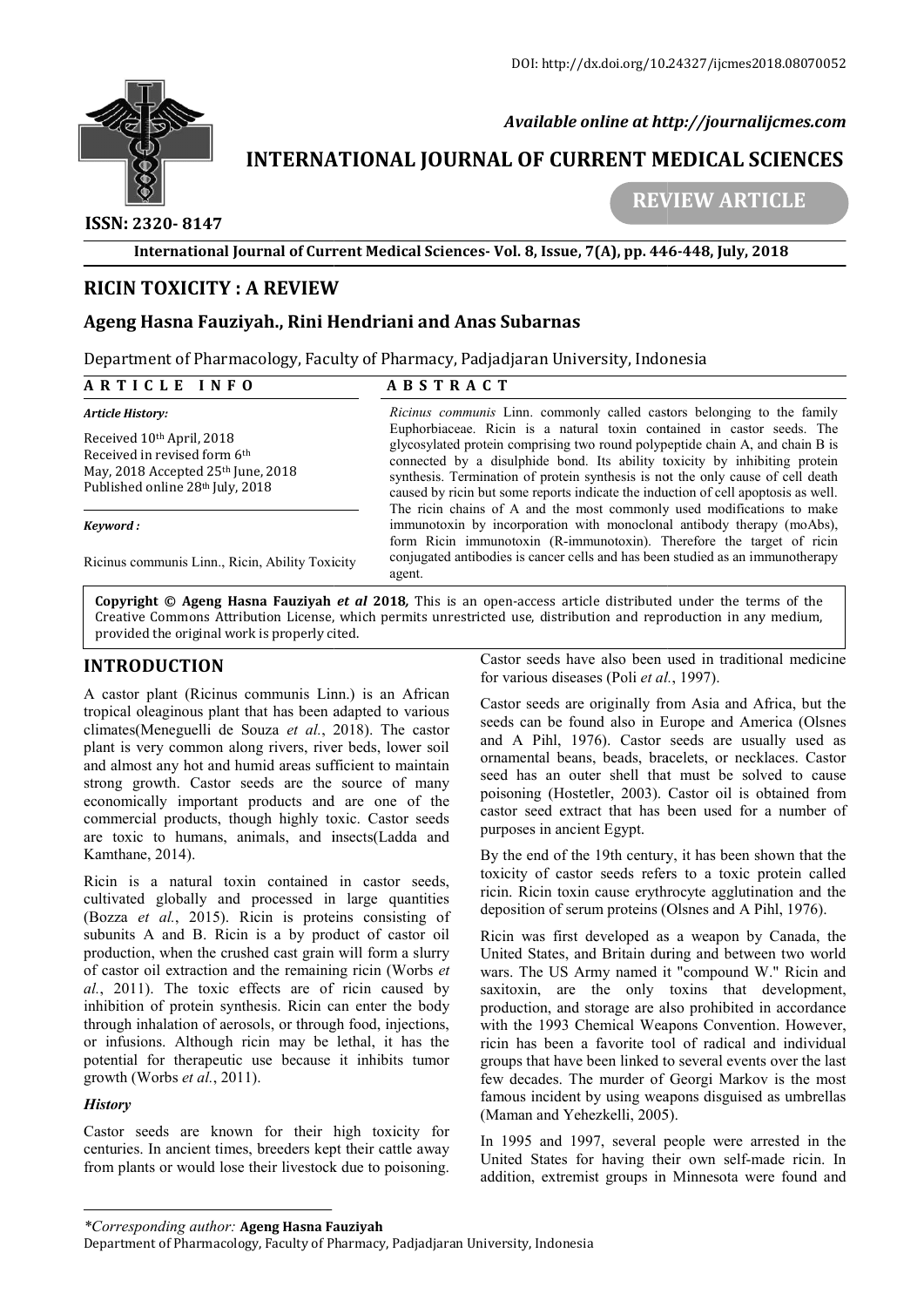arrested for planning to kill US marshal using a ricin mixture with dimethyl sulfoxide (DMSO) solvents (Poli *et al.*, 1997; Maman and Yehezkelli, 2005).

The latest incident was in early 2003 when British police found a domestic laboratory that had succeeded in producing small quantities of ricin for use as armaments(Susan, 2003).

#### *Structure*

Ricin is a glycosylated protein consisting of two round polypeptide chain A and chain B containing 267 and 262 amino acid residues, respectively, linked by disulfide bonds, and where various glycoside chains (sugars) are attached (Lord, Roberts and Robertus, 1994).

Ricin is a 64 kDa type II ribosome-inactivating protein (type II RIP) consisting of two nonidentical polypeptide chains connected by a single disulfide bond. Chain B  $(RTB, ~ 34 kDa)$  is a lectin and is responsible for binding cells that interact with cell surface galactosides, internalizing RTA across cell membranes. The enzymatic activity (RNA N-glycosidase) from chain A (RTA,  $\sim$  32 kDa) removes the adenine residue from the 28S ribosomal RNA loop(Meneguelli de Souza *et al.*, 2018).

#### *Mechanism of Toxicity*

The activity of ricin A chain N-glycosidase was first discovered by Endo and Tsurgi(Endo and Tsurugi, 1987).

The chain of ricin A binds and specifically removes the adenine residue (A4324) from the GAGA sequence of the RNA ribosome 28S in a sarcin-ricin loop (SRL). Loop SRL is a very short structure and is located near 3 'end of rRNA (Rajamohan, Mao and Uckun, 2001). The Ricin A chain is attached to the ribosomal for the depuration of SRL and the displacement of the A chain to the ribosome is accelerated by conformational change into a pentameric (Li *et al.*, 2010). Thereafter, the A chain flanking a single adenine (A4324) between two tyrosine rings on the catalytic site and hydrolyzing the C-N glycosidic bond with N-glycosidase activity(Rajamohan, Mao and Uckun, 2001). The SRL is responsible for binding the eukaryotic elongation factor 1 (eEF-1) and eEF-2 and finally protein synthesis.

Depurinasi SRL prevents the binding of EF-1 and EF-2 elongation factors, resulting in the cessation of protein synthesis. Conformational changes in RTA are also important for efficient termination of mRNA translation. It has been shown that the  $\alpha$ -helix (residue 99-106) of RTA may affect the orientation of the Glu-177 side chain due to its flexibility and modulate the chain-derived depuration activity of A (Tyagi *et al.*, 2015).

Termination of protein synthesis is not the only cause of cell death caused by ricin but some reports indicate the induction of cell apoptosis as well. Cell apoptosis involves two major pathways; One is the mediation or extrinsic pathway receptor involving caspase 8 or 10 as the initiator of caspases while the other is the mitochondrial or intrinsic pathway activated by cellular stress and involves caspase 9 as the caspase initiator. Next caspase begins to activate the caspase-3 and caspase-7 effects and leads to apoptosis. Ricin is involved in the initiation of apoptosis through intrinsic or mitochondrial pathways. Several

studies have reported the role of ricin in loss of mitochondrial membrane potential, cytochrome c release, and activation of caspase 9 (Tyagi *et al.*, 2015). Ricin also cleaves DNA fragmentation factor (DEF) by activating caspase 3 which ultimately produces DNA fragmentation(Liu *et al.*, 1997).

Ricin increases the production of reactive oxygen species (ROS) and decreases free radical glutathione levels (Rao *et al.*, 2005). Most studies have reported the role of ricin in activating intrinsic or mitochondrial pathways but there have been several studies that identify the role of ricin in induction extrinsic pathway(Tyagi *et al.*, 2015).

#### *Potential Medical Use*

The discovery of ricin and its potential toxicity attracted the attention of scientists for a long time (Kaushal *et al.*, 2013). However, due to nonspecific toxicity, initial ricin control trials as therapeutic agents in leukemia patients were unsuccessful. But when used with proper targeting, this powerful toxin can specifically kill unwanted cells in the body that are now being explored for the development of immunotoxins in targeted cancer therapy (de Virgilio *et al.*, 2010).

Use of malignant cells is more susceptible to ricin toxicity because it expresses more on the surfaces where carbohydrate-containing lectins contained in nonmalignant cells (Musshoff and Madea, 2009). The ricin chain of A and the modifications most commonly used to make immunotoxin by combining with monoclonal antibody therapy (moAbs) form Ricin immunotoxin (Rimmunotoxin) (Becker and Benhar, 2012). Therefore the target of ricin conjugated antibodies is cancer cells and has been studied as an immunotherapy agent (Musshoff and Madea, 2009).

In combination with monoclonal antibodies directed at tumor cell surface receptors, the ricin meets Erlich's 'Magic Bullet' rule in the treatment of certain malignancies. Immunotoxin has recently been enhanced by pegylation (Musshoff and Madea, 2009). Ricin is also used in studies of neurologic degenerative disorders and neuropathy treatment by using 'suicide transport' in neurons(Wiley and Lappi, 2003).

R-immunotoxins still require further research, before being used as a successful therapy because of its high toxicity. Some studies use R-immunotoxins to treat cancer and clinical trials are terminated due to very high toxicity. In clinical trials, patients with fatal encephalopathy despite normal CT brain scans at the beginning of therapy, however, trials were discontinued. Patients with metastatic carcinoma are treated with anti-transferrin receptor antibodies combined with recombinant A-chain chips given intraperitoneally. Some researchers have proven that R-immunotoxins are quickly eliminated from circulation, with localization in the liver causing liver damage (Kaushal *et al.*, 2013).

It appears that the moAbs used for the synthesis of immunotoxins respond in the same way that the risin has relatively nonspecific toxicity. Drug design and clinical modification will allow scientists to develop newer Rimmunotoxins with minimal side effects. Meanwhile,